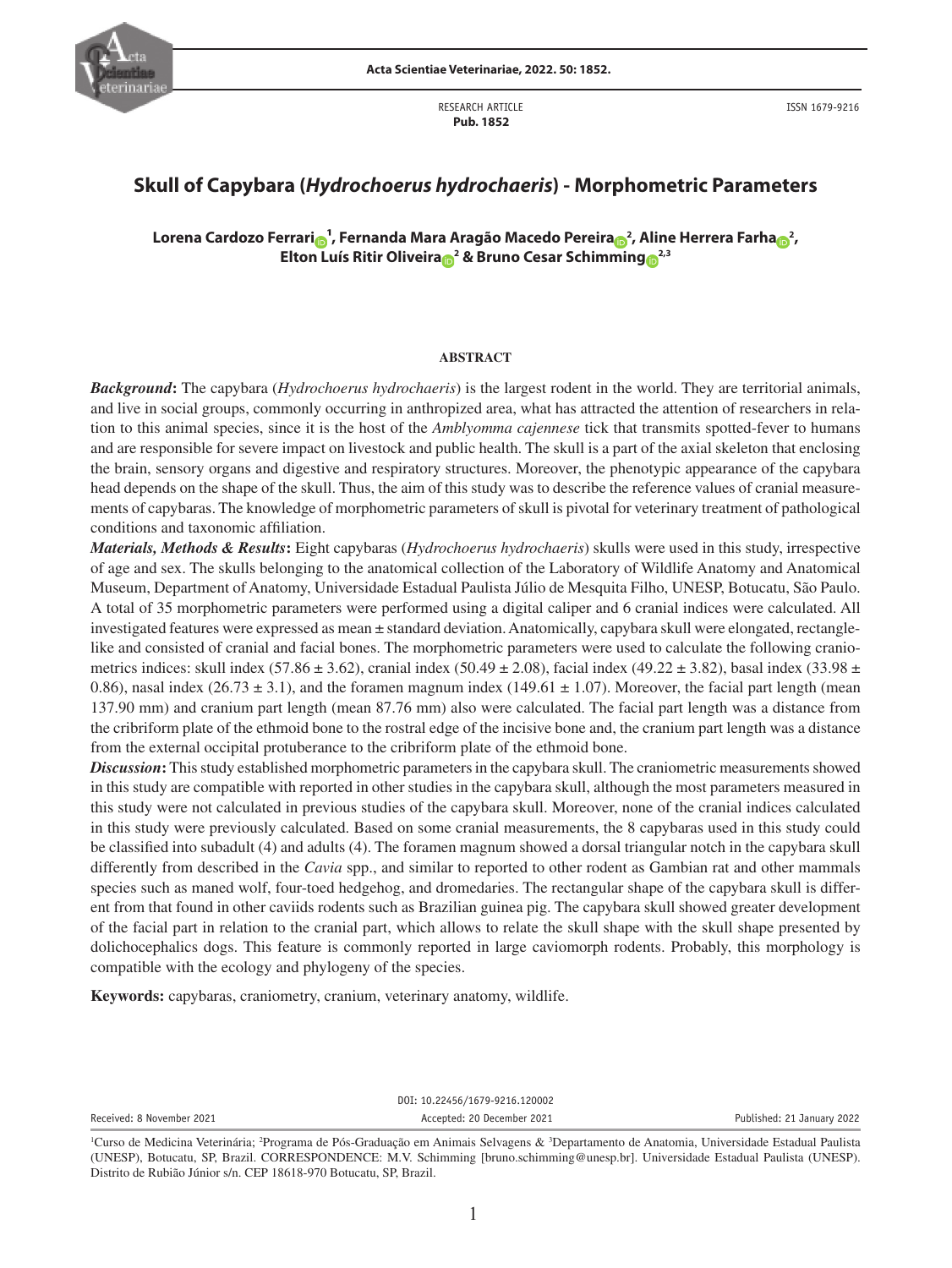**L.C. Ferrari, F.M.A.M. Pereira, A.H. Farha, E.L.R. Oliveira & B.C. Schimming. 2022.** Skull of Capybara (*Hydrochoerus hydrochaeris*) - Morphometric Parameters. *Acta Scientiae Veterinariae*. 50: 1852.

# **INTRODUCTION**

The capybara (*Hydrochoerus hydrochaeris*) is the largest rodent in the world and belongs to the order Rodentia, family Caviidae, and subfamily Hydrochoerinae [15,27]. They are herbivorous animals with semi-aquatic, gregarious and territorial habits [14,17,20,21,26]. The capybara body is large and heavy with body mass averages 48.9 kg and ranges from 35 to 65.5 kg [15].

The scientific interest in capybaras has increased in recent years because they are being found in anthropogenic areas, such as urban and peri-urban parks close to water sources. These rodents are considered the main host for all parasitic stages of tick of the spotted-fever by *Rickettsia rickettsii* infection [11,25,26], and this has great Public Heath importance in Brazil due to its high fatality rates in humans [12,19].

Few studies on the head anatomy have been undertaken in the capybara such as estimation of the age of capybaras using some morphometric measurements of the skull [5], a tomographic and anatomical study of the orbit and nasolacrimal duct [8], an anatomorradiographic description of the teeth [10], and an anatomical description of the skull using radiography and 3D computed tomography [18]. There is scanty information on the morphometry of skull of capybara; therefore, the aim of this study was to describe the morphometric parameters of the capybara skull using normal morphometrical methods to contribute to gross anatomy of this Neotropical rodent.

#### **MATERIALS AND METHODS**

#### *Animals*

A total of 8 skulls of capybaras (*Hydrochoerus hydrochaeris*) were used in this study, irrespective of age and sex. The skulls belonging to the anatomical collection of the Laboratory of Wildlife Anatomy and Anatomical Museum, Department of Anatomy, Universidade Estadual Paulista Júlio de Mesquita Filho, UNESP, Botucatu, São Paulo.

## *Morphometric procedures*

Different skull parameters of capybara were obtained by using a digital caliper<sup>1</sup> (Digital Caliper Starrett 798). The measurement pattern and choice of reference points were performed as described in previously studies [5,6,9,24]. Additionally, the following craniometric indices were calculated: skull index (SI), cranial index (CrI), facial index (FI), basal index (BI), nasal index (NI), and the foramen magnum index (FMI). A total of 35 measurements and 6 indices are listed in Table 1 and shown in Figures 1-3. The results were expressed as mean ± standard deviation (SD).



**Figure 1.** Measurements in the dorsal (A) and ventral (B) views of the capybara skull showing skull length (SKL); skull width (SW); skull base length (SBL); cranial length (CL); cranial width (CW); cranial height (CH); facial length (FAL); facial width (FAW); parietal length (PL); parietal width (PW); frontal length (FL); frontal width (FW); nasal length (NL); nasal width (NW); frontozygomatic height (FZH); intermaxillary width (IMW); incisive width (IW); and incisive length (IL).



**Figure 2.** Measurements in the lateral (A) and ventral (B) views of the capybara skull showing orbital width (OW); orbital height (OH); zygomatic height (ZH); diastema length (DW); mandible length (MAL); intermaxillary width (IMW); superior molar teeth length (MTL); superior first and second molars length (M12L); superior third molar length (M3L); superior third molar width (M3W); palatine length (PLL); and palatine width (PLW). Note also the premolar (pm), first (m1), second (m2), and third (m3) molars teeth.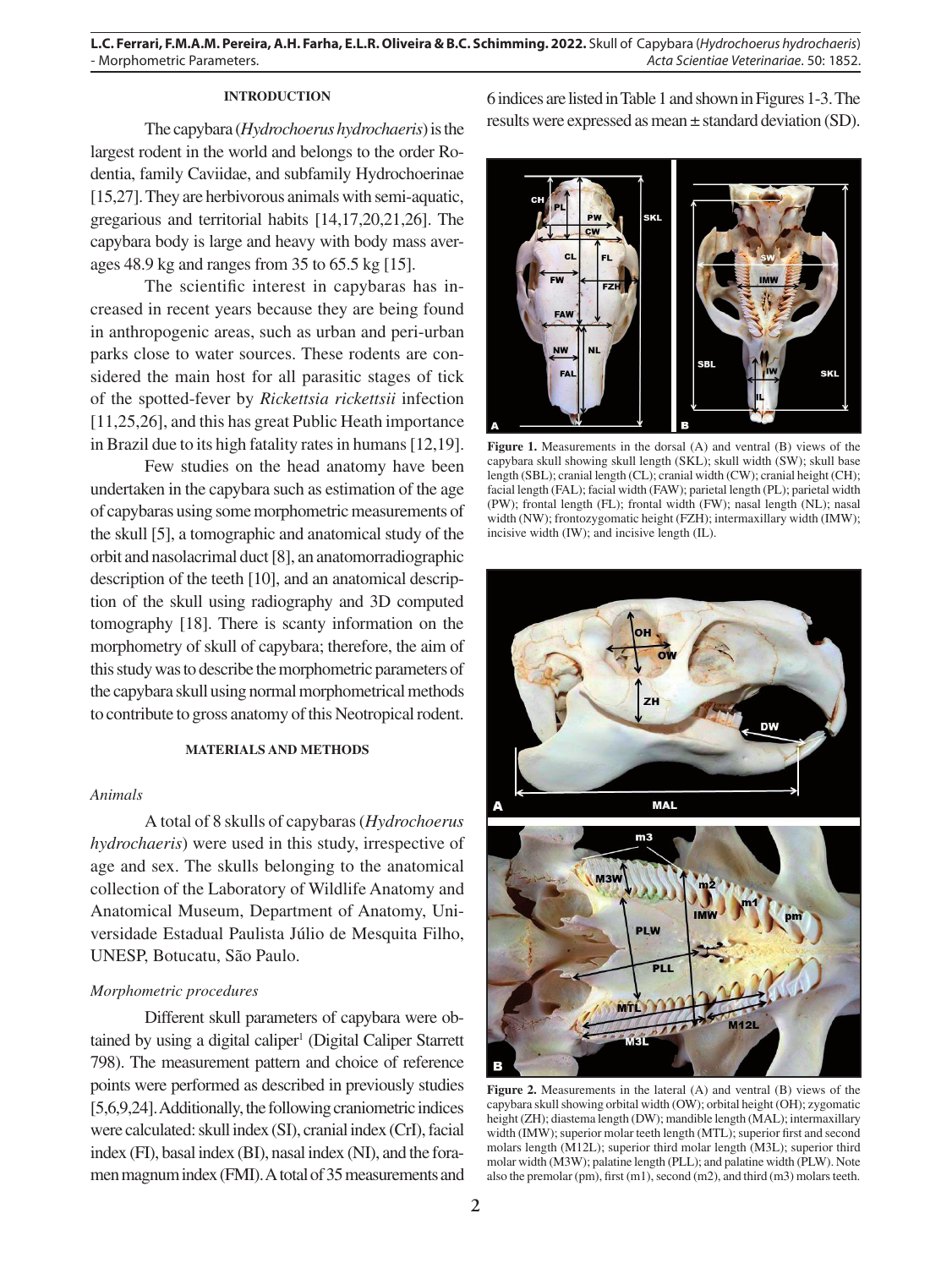**Table 1.** Morphometric parameters and indices for the capybara skull bones.

| Measurements and Indices                                    | Procedure                                                                                                                                                     |  |
|-------------------------------------------------------------|---------------------------------------------------------------------------------------------------------------------------------------------------------------|--|
|                                                             | Measured from the most caudo-dorsal midline point on the external occipital protuberance to the middle                                                        |  |
| 1 Skull length (SKL)                                        | of the rostral margin of the incisive bone                                                                                                                    |  |
| 2 Skull width (SW)                                          | Measured from the most lateral point on the zygomatic arches                                                                                                  |  |
| 3 Skull base length (SBL)                                   | Distance between the midpoints of the ventral margin of the foramen magnum to the level of the middle<br>point of the rostral margin of the incisive bone     |  |
| 4 Cranial length (CL)                                       | Distance between the most caudo-dorsal midline point on the external occipital protuberance to the<br>junction on the midline point of the frontonasal suture |  |
| 5 Cranial width (CW)                                        | Distance between the most lateral points on the frontoparietal sutures                                                                                        |  |
| 6 Cranial height (CH)                                       | Distance between the dorsal margin of the foramen magnum to the point of the origin of the interfrontal suture                                                |  |
| 7 Orbital width (OW)                                        | Measured horizontally between the cranial and caudal margins of the orbital rim                                                                               |  |
| 8 Orbital height (OH)                                       | Measured perpendicularly between the supraorbital and infraorbital margins of the orbit                                                                       |  |
| 9 Facial length (FAL)                                       | Distance from the frontonasal suture to the centre of the incisive bone                                                                                       |  |
| 10 Facial width (FAW)                                       | Distance between the frontomaxillary sutures of both sides                                                                                                    |  |
| 11 Parietal length (PL)                                     | Distance from the frontoparietal suture to the occipitoparietal suture                                                                                        |  |
| 12 Parietal width (PW)                                      | Greatest width of parietal bones                                                                                                                              |  |
| 13 Frontal length (FL)                                      | Distance between the frontoparietal suture to the frontonasal suture                                                                                          |  |
| 14 Frontal width (FW)                                       | Distance from the interfrontal suture to the rim of the orbit                                                                                                 |  |
| 15 Nasal length (NL)                                        | Distance from the central point of the frontonasal suture to the cranial end of the internasal suture                                                         |  |
|                                                             | Distance across the nasal bones or maximum distance between the internasal suture to nasoincisive suture                                                      |  |
| 16 Nasal width (NW)                                         |                                                                                                                                                               |  |
| 17 Frontozygomatic height (FZH)<br>18 Zygomatic height (ZH) | Distance from the interfrontal suture to the lateral edge of the zygomatic bone                                                                               |  |
| 19 Occipital width (OCW)                                    | Distance from the dorsal to the ventral margins of the zygomatic bone<br>Distance between the most lateral parts of two paracondylar processes                |  |
|                                                             |                                                                                                                                                               |  |
| 20 Occipital height (OCH)                                   | Distance from the most ventral point of the foramen magnum to the most dorsal, caudal midline point of<br>the external occipital protuberance                 |  |
| 21 Intercondylar width (ICW)                                | Width between the lateral ends of the occipital condyles                                                                                                      |  |
| 22 Foramen magnum width (FMW)                               | Distance between the two occipital condyles                                                                                                                   |  |
| 23 Foramen magnum height (FMH)                              | Distance between the midpoints of the dorsal-ventral rims of the foramen magnum                                                                               |  |
| 24 Dorsal notch length (DNL)                                | Distance between the middle point of the dorsal margin of the dorsal notch to the middle point of the<br>dorsal margin of the foramen magnum                  |  |
| 25 Intermaxillary width (IMW)                               | Distance across the maxillary bones lateral to the superior third molar tooth                                                                                 |  |
| 26 Superior molar teeth length (MTL)                        | Distance between the superior first and superior third molars teeth                                                                                           |  |
| 27 Superior first and second molars<br>length $(M12L)$      | Distance between the rostral margin of the superior first molar to the caudal margin of the second molar teeth                                                |  |
| 28 Superior third molar length (M3L)                        | Distance between the rostral and caudal margins of the superior third molar tooth                                                                             |  |
| 29 Superior third molar width (M3W)                         | Distance between the vestibular and lingual surfaces of the superior third molar tooth                                                                        |  |
|                                                             | Distance measured from the rostral mid sutured line of the rostral edge of the interpalatine suture to the                                                    |  |
| 30 Palatine length (PLL)                                    | caudal nasal spine of the palatine bone                                                                                                                       |  |
| 31 Palatine width (PLW)                                     | Maximum distance at the horizontal plate of the palatine bone medial to the superior third molar tooth                                                        |  |
| 32 Diastema length (DW)                                     | Distance between the caudal point of the superior incisive teeth to the rostral point of the superior<br>premolar tooth                                       |  |
| 33 Incisive width (IW)                                      | Maximum width of the palatine processes of the incisive bone                                                                                                  |  |
| 34 Incisive length (IL)                                     | Distance between the lingual surface of the incisive tooth to the incisivo maxillary suture                                                                   |  |
| 35 Mandible length (MAL)                                    | Distance from the rostral margin to the angular process of the mandible                                                                                       |  |
| Skull indices                                               | Calculation method                                                                                                                                            |  |
| 1 Skull index (SI)                                          | Skull width x 100/skull length                                                                                                                                |  |
| 2 Cranial index (CrI)                                       | Cranial width x 100/cranial length                                                                                                                            |  |
| 3 Facial index (FI)                                         | Facial width x 100/facial length                                                                                                                              |  |
| 4 Basal index (BI)                                          | Cranial width x 100/basal length                                                                                                                              |  |
| 5 Foramen magnum index (FMI)                                | Height of the foramen magnum x 100/width of the foramen magnum                                                                                                |  |
| 6 Nasal index (NI)                                          | Width of the nasal x 100/length of the nasal                                                                                                                  |  |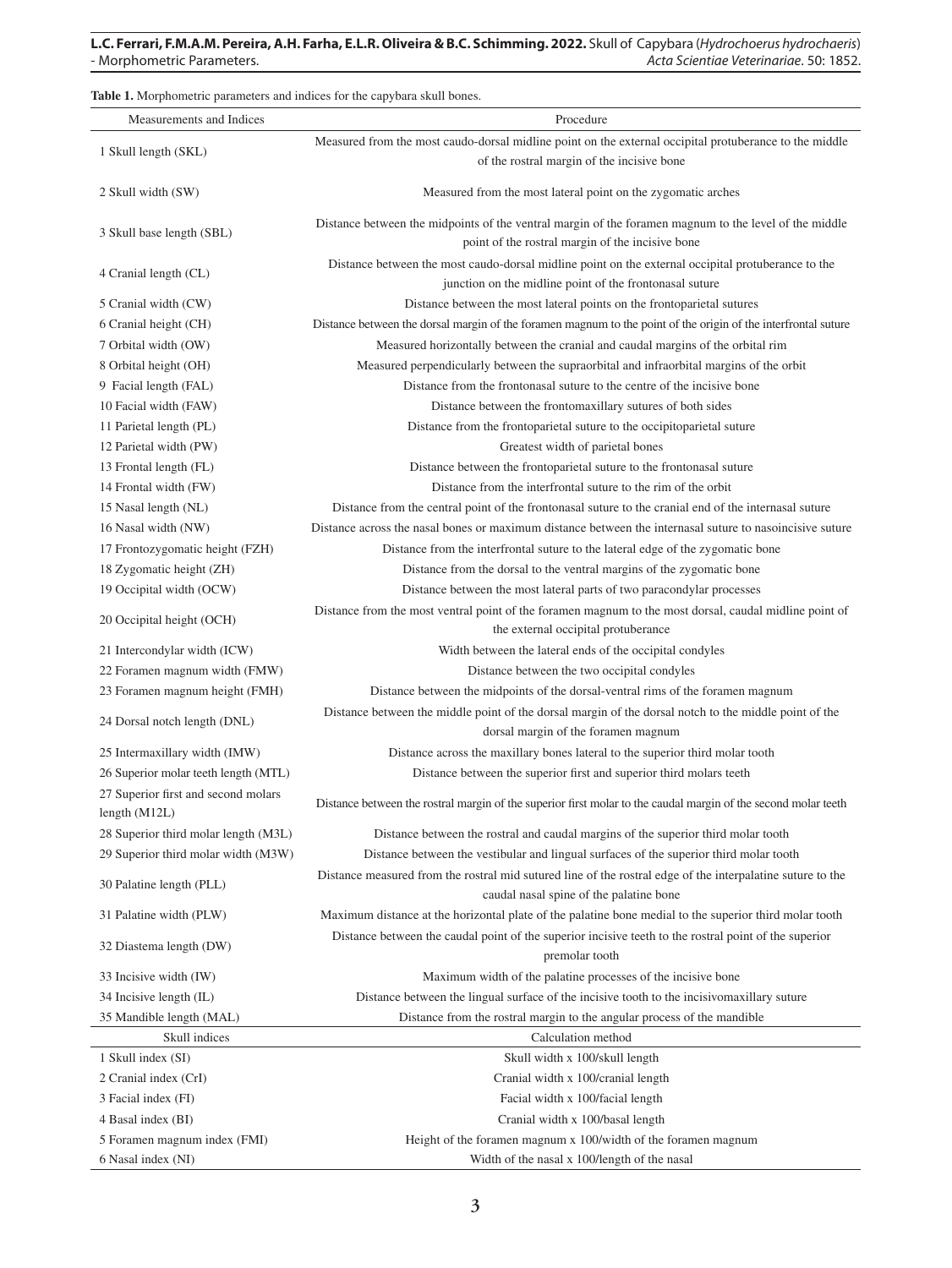

Figure 3. Measurements in the caudal (A-B) region of the capybara skull showing occipital width (OCW); occipital height (OCH); intercondylar width (ICW); foramen magnum width (FMW); foramen magnum height (FMH); and dorsal notch length (DNL).

#### **RESULTS**

In the present study, the morphometric parameters in the capybara skull were showed according to the location of the bones. Thus, the parameters were divided into cranial and facial morphometric parameters. The parameters associated to the cranial bones were found in the occipital, parietal, frontal, and temporal bones, while the parameters associated to the facial bones were found in the maxilla, incisive, palatine, nasal, zygomatic, and mandible. Furthermore, morphometric parameters found in the superior molar teeth are also described.

Altogether 35 different measurements were taken and 6 different indices were calculated as shown in Figures 1-3. The morphometric parameters of cranium and the facial morphometric parameters in the capybara skull are showed in the Tables 2 and 3, respectively. The results of the 6 indices applied in this study are given in Table 4. The facial part length (mean 137.90 mm) and cranium part length (mean 87.76 mm) also were calculated. The facial part length

was a distance from the cribriform plate of the ethmoid bone to the rostral edge of the incisive bone and, the cranium part length was a distance from the external occipital protuberance to the cribriform plate of the ethmoid bone.

| Measurements                    | mean $\pm$ SD (mm) |
|---------------------------------|--------------------|
| 1 SKL (Skull length)            | $216.90 \pm 19.96$ |
| 2 SW (Skull width)              | $125.49 \pm 12.72$ |
| 3 SBL (Skull base length)       | $194.32 \pm 6.69$  |
| 4 CL (Cranial length)           | $130.80 \pm 9.13$  |
| 5 CW (Cranial width)            | $66.04 \pm 4.96$   |
| 6 CH (Cranial height)           | $61.42 \pm 4.08$   |
| 7 PL (Parietal length)          | $62.31 \pm 5.78$   |
| 8 PW (Parietal width)           | $66.27 \pm 6.16$   |
| 9 FL (Frontal length)           | $64.44 \pm 4.86$   |
| 10 FW (Frontal width)           | $78.08 \pm 7.58$   |
| 11 FZH (Frontozygomatic height) | $86.52 \pm 8.41$   |
| 12 OCW (Occipital width)        | $73.04 \pm 6.08$   |
| 13 OCH (Occipital height)       | $59.56 \pm 4.98$   |
| 14 ICW (Intercondylar width)    | $39.80 \pm 2.42$   |
| 15 FMW (Foramen magnum width)   | $21.99 \pm 0.56$   |
| 16 FMH (Foramen magnum height)  | $32.90 \pm 2.71$   |
| 17 DNL (Dorsal notch length)    | $37.04 \pm 2.32$   |
|                                 |                    |

**Table 3.** Facial morphometric parameters in the capybara skull.

| Measurements                                      | Mean $\pm$ SD (mm) |
|---------------------------------------------------|--------------------|
| 1 OW (Orbital width)                              | $51.10 \pm 4.29$   |
| 2 OH (Orbital height)                             | $43.79 \pm 4.83$   |
| 3 FAL (Facial length)                             | $103.97 \pm 13.82$ |
| 4 FAW (Facial width)                              | $51.17 \pm 6.17$   |
| 5 NL (Nasal length)                               | $74.52 \pm 9.27$   |
| 6 NW (Nasal width)                                | $19.92 \pm 3.07$   |
| 7 ZH (Zygomatic height)                           | $28.08 \pm 4.21$   |
| 8 IMW (Intermaxillary width)                      | $61.86 \pm 6.66$   |
| 9 MTL (Superior molar teeth length)               | $76.30 \pm 7.13$   |
| 10 M12L (Superior first and second molars length) | $21.43 \pm 1.89$   |
| 11 M3L (Superior third molar length)              | $38.01 \pm 3.64$   |
| 12 M3W (Superior third molar width)               | $9.75 \pm 1.21$    |
| 13 PLL (Palatine length)                          | $37.32 \pm 3.84$   |
| 14 PLW (Palatine width)                           | $13.32 \pm 1.34$   |
| 15 DW (Diastema length)                           | $64.23 \pm 6.93$   |
| 16 IW (Incisive width)                            | $37.36 \pm 16.65$  |
| 17 IL (Incisive length)                           | $46.21 \pm 5.56$   |
| 18 MAL (Mandible length)                          | $186.33 \pm 18.33$ |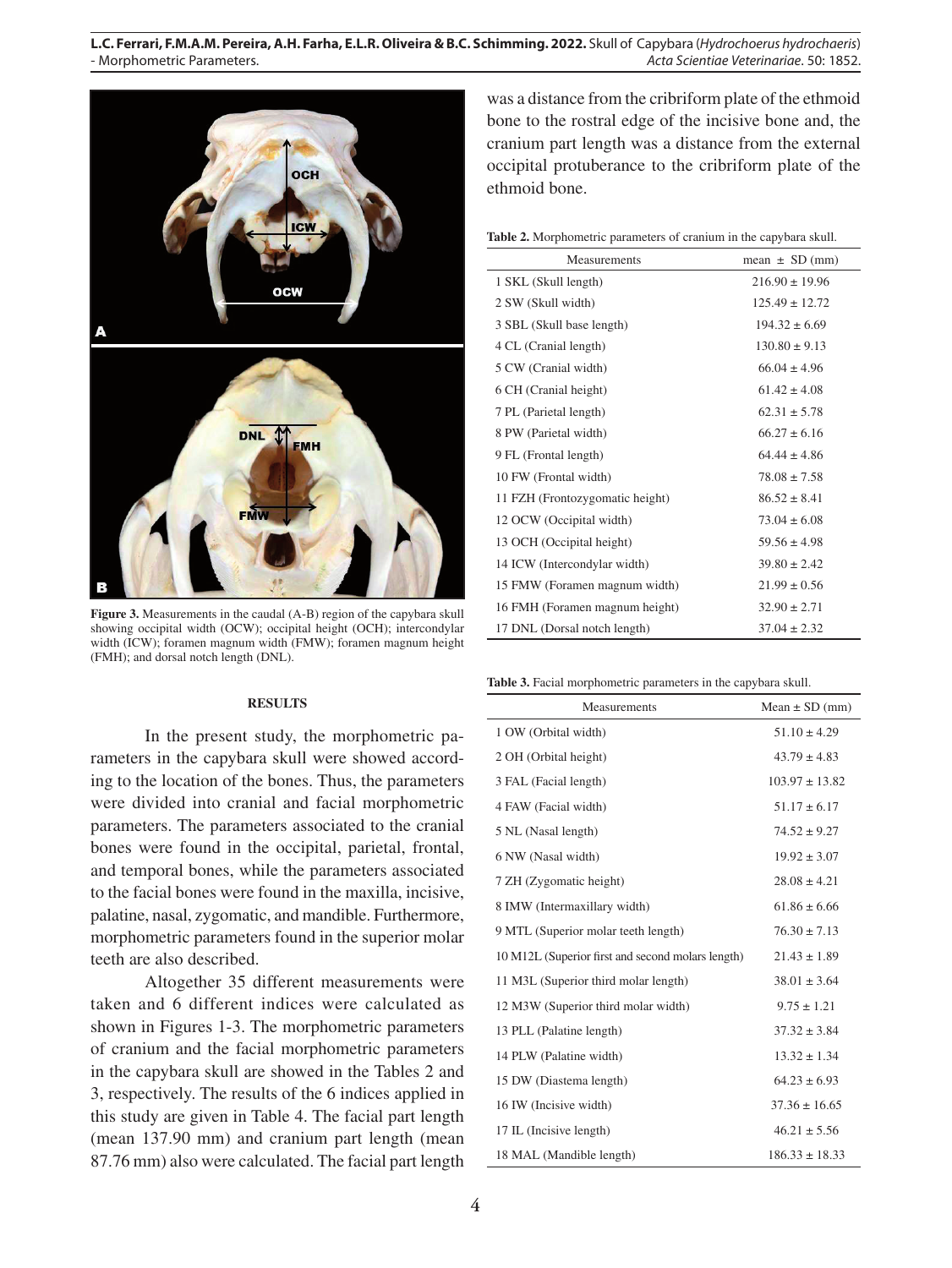**L.C. Ferrari, F.M.A.M. Pereira, A.H. Farha, E.L.R. Oliveira & B.C. Schimming. 2022.** Skull of Capybara (*Hydrochoerus hydrochaeris*) - Morphometric Parameters. *Acta Scientiae Veterinariae*. 50: 1852.

|  |  | <b>Table 4.</b> Skull indices in the capybara skull. |
|--|--|------------------------------------------------------|
|--|--|------------------------------------------------------|

| Indices                      | Mean $\pm$ SD (mm) |
|------------------------------|--------------------|
| 1 SI (Skull index)           | $57.86 \pm 3.62$   |
| 2 CrI (Cranial index)        | $50.49 \pm 2.08$   |
| 3 FI (Facial index)          | $49.22 \pm 3.82$   |
| 4 BI (Basal index)           | $33.98 \pm 0.86$   |
| 5 FMI (Foramen magnun index) | $149.61 \pm 1.07$  |
| 6 NI (Nasal index)           | $26.73 \pm 3.1$    |

#### **DISCUSSION**

The skull is the most complex and specialized part of the mammalian skeleton and is divided into cranium and facial part. In this study, the morphometric parameters in the capybara (*Hydrochoerus hydrochaeris*) skull were evaluated. The various craniometric measurements performed in this study, as well as the calculated cranial indices, were obtained with the aim of contributing to a possible standardization of capybaras skull. All values were compared with literature data. Although the names of measurements and/or indexes may differ from those presented by some reports, the points used and measured correspond to the usual ones presented in the literature.

The findings of the craniometric evaluations serve as support for anatomical studies, helping to identify the species, sex, age, habits, among others features [5,7,22]. The craniometric measurements in this study are compatible with reported in other studies for the capybara skull whose cranial measurement was performed. In this study, the exact differentiation of capybaras and craniometric measurements based on these variables was not possible due to the lack of information such as origin, sex or age of the animals used in this study, since the skulls belonged to the collection of the Laboratory of Wildlife Anatomy and institutional Anatomical Museum.

The age categories of capybaras was estimated based on some cranial measurements (FW, FZH, IMW, SW, PW, M12L, M3L, M3W, and MTL) and the suture closure pattern found on the ventral surface of the skull [5]. If we take these measurements into account, the capybaras in this study could be classified into subadult (4) and adults (4), some in the transition between these age categories, although some of the skulls were broken in the ventral surface, which made the estimate of age based on the closure of these sutures unreliable for the animals in this study, so we did not use this division of animals into 2 groups: subadults and adults.

Capybaras were divided into young and adults specimens according to craniometric measurements (SKL, CL, CW, SW, and SL) and body weight [8]. Considering what was proposed in the previous studies [5,8], in this study, 5 animals had well-defined age categories (capybaras 1, 4, 5, 6, and 8), 3 identified as subadults and 2 as adults. The other capybaras, on the other hand, present mixed cranial measurements between the 2 ranges, which could indicate a transition period within the animals' development, when it is not possible to differentiate them accurately. The capybaras 3 and 7, for example, showed divergences for the values reported previously [8]. The capybara 2 presented mixed results for both studies [5,8]. However, carrying out the measurements on the skulls of animals of similar age could explain the homogeneity observed in the mean values of the measurements performed.

The skull of capybara has a rectangular shape, different from that found in other caviids rodents such as *Cavia aperea*, which has a more piriform skull [2]. The length of the facial part was, on average, 137.90 mm (from the level of the cribriform plate of the ethmoid bone to the rostral end of the incisive bone) compared to the length of the cranium part, which was 87.76 mm (from the external occipital protuberance to the cribriform plate of the ethmoid bone), which demonstrates greater development of the facial part in relation to the cranium part. Similar results led to the comparison of the skull shape of capybaras with the shape found in dolichocephalics dogs [8]. Furthermore, probably the large caviomorph rodents show more elongated faces, whereas some of the smaller ones have shorter face part [1]. The findings of this study are in agreement with this statement, since capybara is the largest extant rodent in the world.

Some morphometric parameters measured in this study are the same as those previously calculated [5,8]. In this case, these parameters did not differ much from the measurements reported by these authors for the skull of adult capybaras, for example, we can mention the intermaxillary and parietal widths, which were on average 61.86 mm and 66.27 mm, respectively. In the previously analysis, the intermaxillary and parietal widths were 63.09 mm and 73.87 mm, respectively [5]. It is noteworthy that none of the cranial indices calculated in this study were calculated by the afore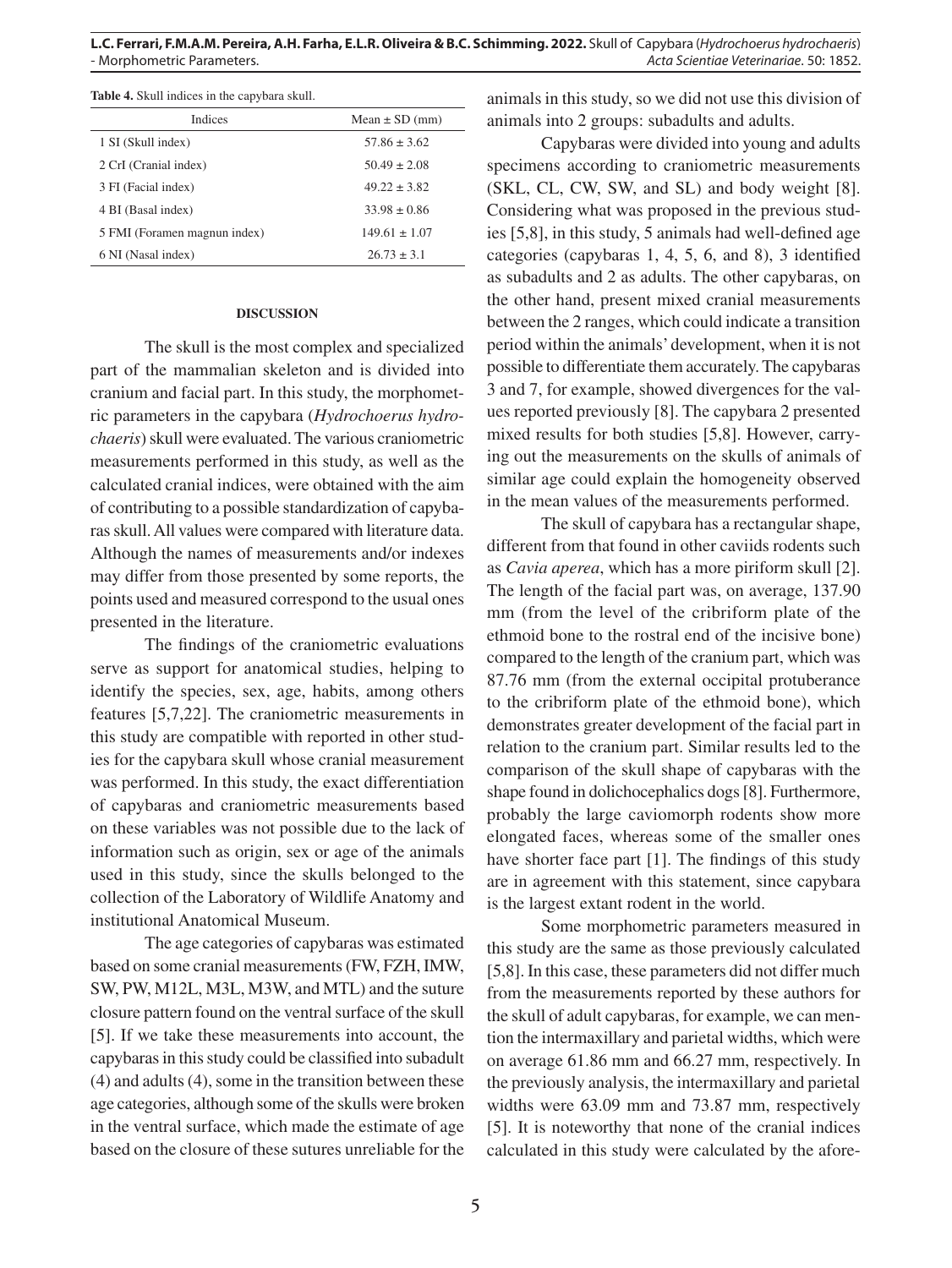mentioned authors, which made it not possible to compare all the findings of this study.

The capybaras of this study showed a dorsal triangular notch in the outline of the foramen magnum, different to what is reported for *Cavia* spp., where the foramen magnum has a straight or convex dorsal rim [2]. This notch has already been described in some rodents such as Gambian rat (*Cricetomys gambianus*) [16], and in other mammals species, such as four-toed hedgehog (*Atelerix albiventris*) [4], maned wolf (*Chrysocyon brachyurus*) [23], and dromedaries (*Camelus dromedaries*) [28]. In dogs, this contour profile of the foramen magnum has already been considered a morphological change present in these animals, however, recent studies consider this fact to be just an anatomical variation that does not cause harm in dogs [13], which is quite common in brachycephalic breeds and therefore has no functional meaning [3].

#### **CONCLUSIONS**

Based on the results of this study, it is possible to show that the capybaras have a rectangular skull

with greater development of the facial part in relation to the cranium part. Probably, this morphology is compatible with the ecology and phylogeny of the species. From the results in the present study, some morphometrical parameters are similar with reported in the literature, although few parameters were previously measured in the capybara skull. Moreover, the morphometrical parameters of the capybara skull will serve for other comparative studies and in clinical veterinary practice.

#### MANUFACTURER

1 L.S. Starrett Company. Athol, MA, U.S.A.

*Acknowledgments***.** The authors would like to thanks institutional Anatomical Museum, UNESP, for providing some skulls.

*Ethical approval***.** All procedures, treatments and animal care were in compliance with the Institutional Ethics Committee on the Use of Animals of the School of Veterinary Medicine and Animal Science, UNESP (CEUA 212/2018).

*Declaration of interest***.** The authors report no conflicts of interest. The authors alone are responsible for the content and writing of the paper.

#### **REFERENCES**

- **1 Álvarez A., Perez S.I. & Verzi D.H. 2013.** Ecological and phylogenetic dimensions of cranial shape diversification in South American caviomorph rodents (Rodentia: Hystricomorpha). *Biological Journal of the Linnean Society*. 110: 898-913. DOI: 10.1111/bij.12164.
- **2 Cherem J.J. & Ferigolo J. 2012.** Descrição do sincrânio de *Cavia aperea* (Rodentia, Caviidae) e comparação com as demais espécies do gênero no Brasil. *Papéis Avulsos de Zoologia*. 52(3): 21-50. DOI: 10.1590/S0031-10492012000300001.
- **3 Evans H.E. & de Lahunta A. 2013.** *Miller's Anatomy of the Dog*. 4th edn. Saint Louis: Elsevier Saunders, pp.80-113.
- **4 Girgiri I., Olopade J.O. & Yahaya A. 2015.** Morphometrics of foramen Magnum in African four-toed hedgehog (*Atelerix albiventris*). *Folia Morphologica*. 74(2): 188-191. DOI: 10.5603/FM.2015.0030.
- **5 Gorosábel A., Corriale M.J. & Loponte D. 2017.** Methodology for the estimation of the age categories of *Hydrochoerus hydrochaeris* (Rodentia, Hydrochoeridae) through the cranial and femur morphometry. *Mammalia*. 81(1): 83-90. DOI: 10.1515/mammalia-2015.0072.
- **6 Gündemir O., Duro S., Jashari T., Kahvecioglu O., Demircioglu I. & Mehmeti H. 2020.** A study on morphology and morphometric parameters on skull of the *Bardhoka autochthonous* sheep breed in Kosovo. *Anatomia Histologia Embryologia*. 49: 365-371. DOI: 10.1111/ahe.12538.
- **7 Hart L., Chimimba C.T., Jarvis J.U.M., O'Riain J. & Benett N. 2007.** Craniometric sexual dimorphism and age variation in the South African cape dune mole-rat (*Bathyergus suillus*). *Journal of Mammalogy*. 88(3): 657-666.
- **8 Hirota I.N., Alves L.S., Gandolfi M.G., Félix M., Ranzani J.J.T. & Brandão C.V.S. 2018.** Tomographic and anatomical study of the orbit and nasolacrimal duct in capybaras (*Hydrochoerus hydrochaeris* - Linnaeus, 1766). *Anatomia Histologia Embryologia*. 47: 298-305. DOI: 10.1111/ahe.12352.
- **9 Keneisenuo K., Choudhary O.P., Kalita P.C., Choudhary P., Kalita A., Doley P.J. & Chaudhary J.K. 2021.**  Comparative morphometrical studies on the skull bones of barking deer (*Muntiacus muntjak*) and samba deer (*Rusa unicolor*). *Anatomia Histologia Embryologia*. 50: 500-511. DOI: 10.1111/ahe.12653.
- **10 Kihara M.T., Rocha T.A.S.S., Santos C.C.C., Fechis A.D.S., Alves A.C.A., Sasahara T.H.C. & Oliveira F.S. 2019.** Descrição anatomorradiográfica dos dentes da capivara (*Hydrochoerus hydrochaeris*). *Acta Scientiae Veterinariae*. 47: 1624. 5p. DOI: 10.22456/1679-9216.89415.